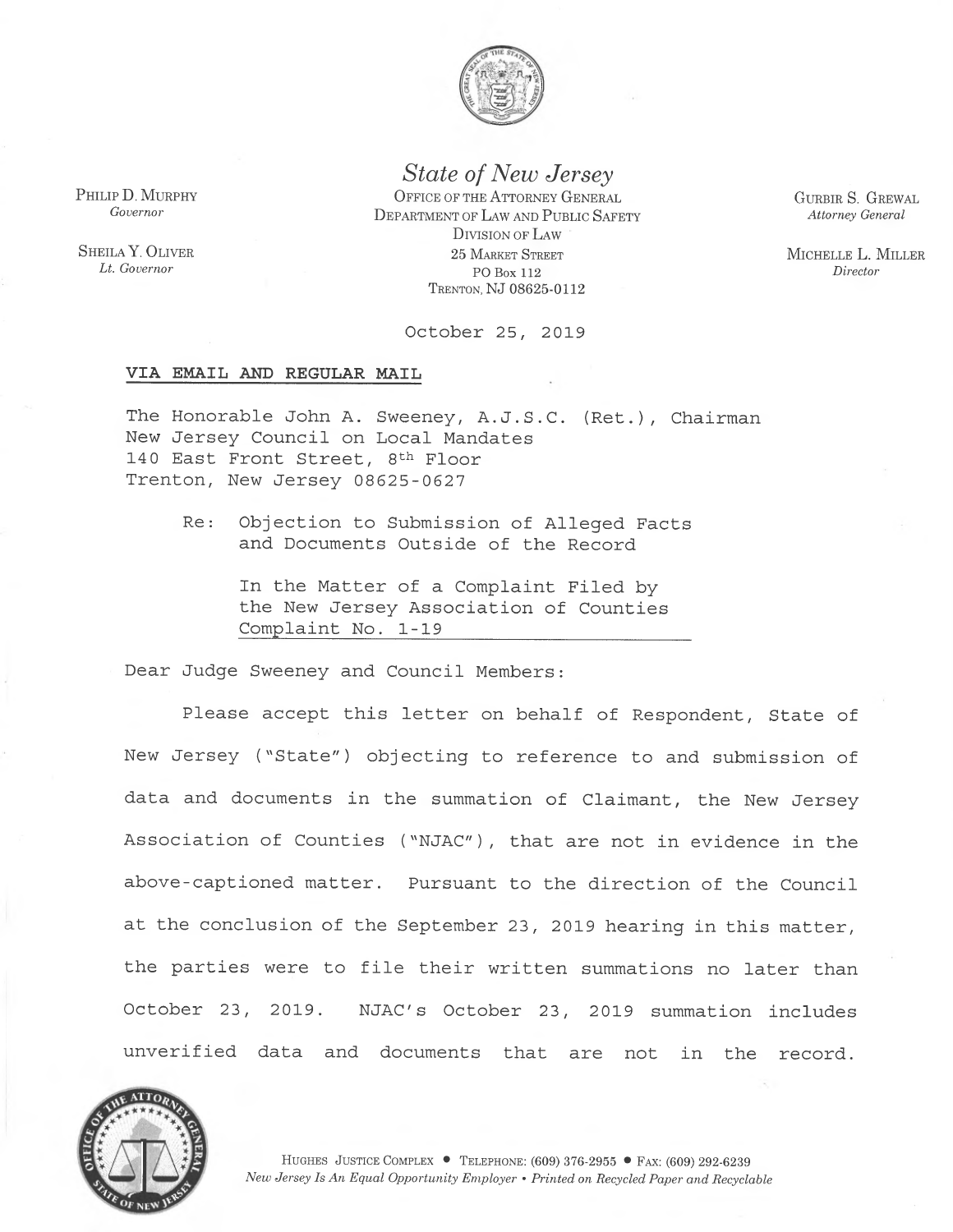Therefore, the Council may not consider these materials or the argument that relies upon them.

Attached to NJAC'S October 23, 2019 summation are five documents listed as Appendix A through E. NJAC makes repeated argument throughout its summation based upon these documents and the data contained therein. None of these documents or data was provided to the Council or the State pursuant to the September 13 , 2019 deadline set forth in the Council's July 26, 2019 directive for the filing and exchange of documents in this matter. Exhibit A, attached hereto. Nor were these documents provided to the Council or the State at the September 23, 2019 hearing, or submitted into evidence before the Council at that time. The list of documents that NJAC submitted pursuant to the Council's July 26, 2019 directive does not contain any of the five documents attached to NJAC's October 23, 2019 summation. Exhibit B, attached hereto.

As the Council required in its July 26, 2019 correspondence to the parties, "We are directing that each of you exchange and provide a witness list and a list of exhibits at least 10 days prior to the [September 23, 2019] hearing." Exhibit A, supra. Council Rules of Procedures, Rule 12a, requires that "At least 30 days before a scheduled heaving date or by such other date as the Council may direct, a party must file with the Council any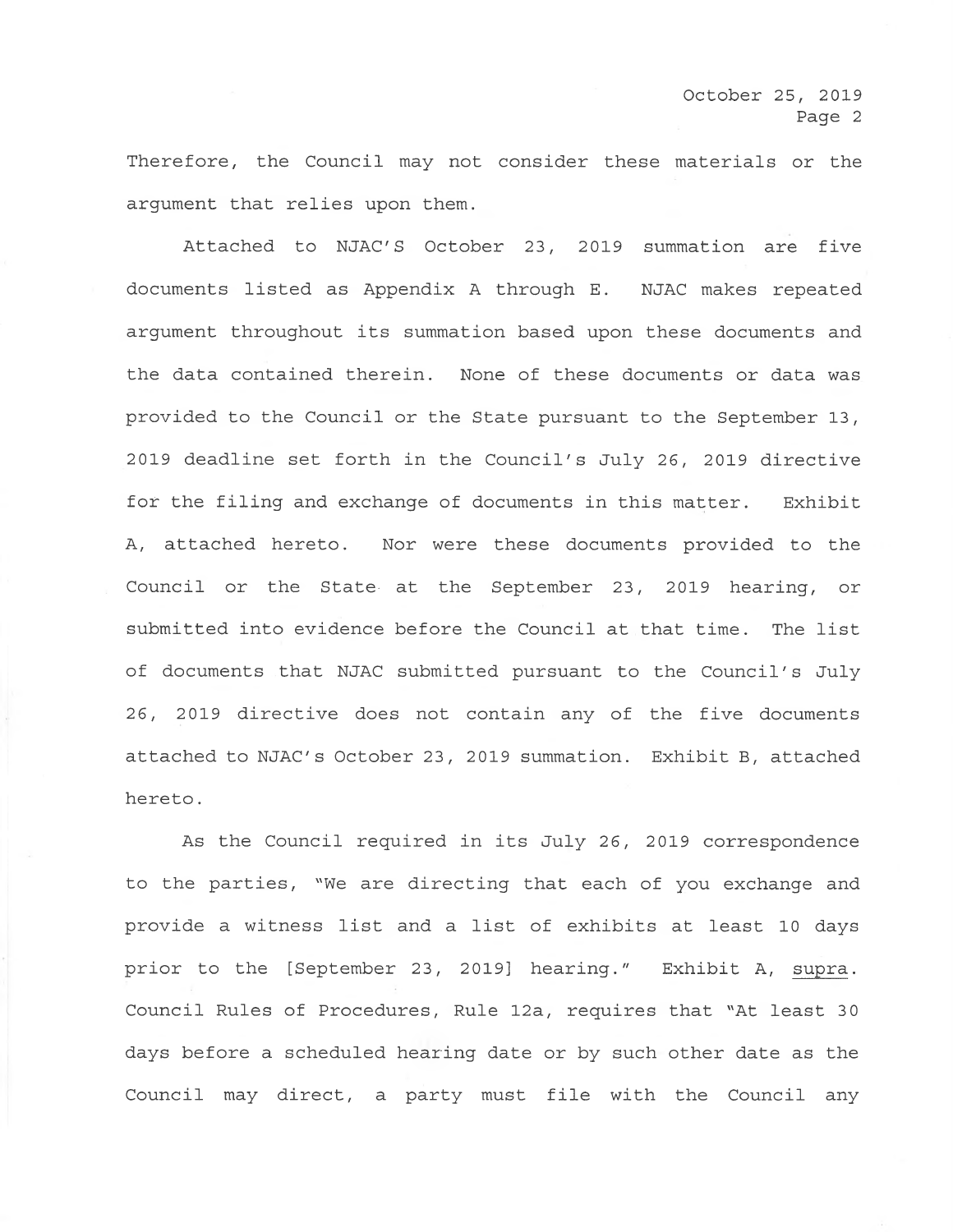<sup>d</sup>ocuments or other written information on which it intends to rely <sup>a</sup>t hearing." The documents attached to NJAC's summation, and <sup>N</sup>JAC's reliance upon them, is in violation of the Council's July <sup>2</sup>6, 2019 directive. Council Rules of Procedures, Rule 12c, states <sup>t</sup>hat the "Council in its discretion may require any party to submit <sup>a</sup>dditional information." No such request or requirement has been <sup>m</sup>ade by the Council of either party.

<sup>M</sup>ost egregious is the fact that on August 29, 2019, the State, <sup>i</sup>n compliance with Council Rules of Procedures, Rule 12b, filed <sup>a</sup> <sup>m</sup>otion for discovery and the production of documents from NJAC <sup>t</sup>hat set forth the factual basis of the Complaint filed by NJAC. <sup>E</sup>xhibit C, attached hereto. That motion was opposed by NJAC. <sup>E</sup>xhibit D, attached hereto. As a result of a telephone conference <sup>b</sup>etween the parties and Judge Sweeney on September 5, 2019, the <sup>S</sup>tate's motion for discovery was set aside with the understanding <sup>a</sup>nd consent of the parties that they were limited to the documents <sup>a</sup>nd evidence provided to each other, and to the Council, by the September 13, 2019 directive deadline.

<sup>A</sup>s evidence of NJAC's acknowledgement of this deadline, on <sup>S</sup>eptember 17, 2019, NJAC requested from the Council (Judge Sweeney) <sup>p</sup>ermission to submit an additional document after the September <sup>1</sup>3, 2019 deadline. Exhibit E, attached hereto. In its email, <sup>N</sup>JAC states "I know its's beyond the deadline for submitting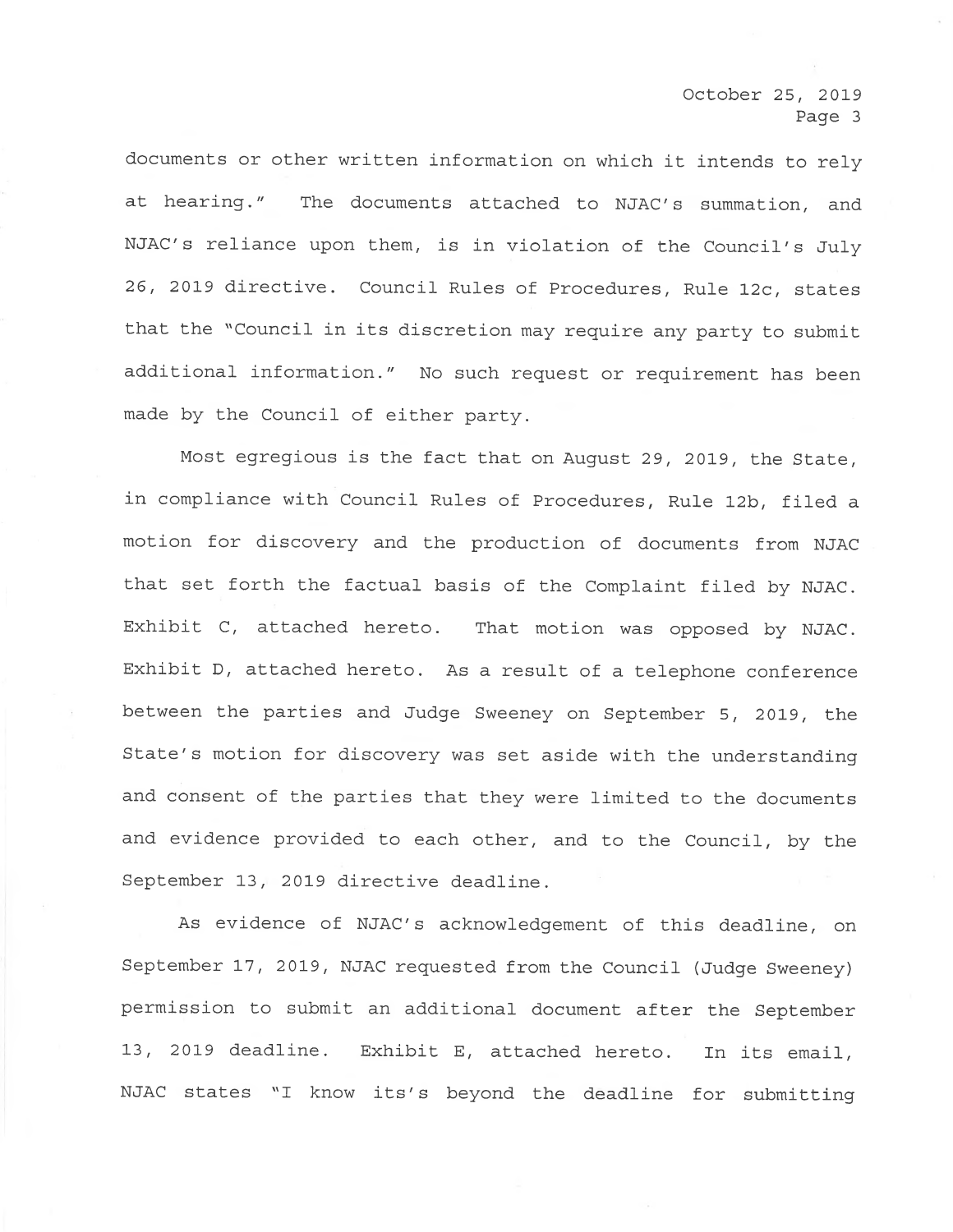discovery items, but the attached article provides a very good <sup>s</sup>ummary of the challenges and costs both voters and clerks are facing with the new vote-by mail law." Ibid. While the State <sup>c</sup>onsented to this late submission, NJAC was clearly aware of the September 13, 2019 deadline for the submission of documents to be <sup>c</sup>onsidered as evidence in the instant matter.

<sup>N</sup>JAC's attachment to its October 23, 2019 summation of documents and data not accepted into evidence by the Council at <sup>t</sup>he September 23, 2019, not only is in violation of the Council's <sup>R</sup>ules of Procedure and the Council's July 26, 2019 directive, but <sup>i</sup>t also violates fundamental fairness. The entire purpose of the <sup>S</sup>tate's discovery request was to obtain information necessary for determining which mail-in ballots were received as a result of the <sup>n</sup>ew Amendments and which are ballots that would have sent and <sup>r</sup>eceived regardless of the new Amendments. NJAC objected to the <sup>S</sup>tate's discovery request but now relies upon discovery never provided to the State or submitted into evidence before the Council <sup>a</sup>t the September 23, 2019 hearing. Additionally, there is nothing <sup>c</sup>ontained within the documents that either the Council or the State <sup>c</sup>an rely upon. There has been no testimony regarding the <sup>a</sup>uthenticity or truthfulness of the documents and data attached to <sup>N</sup>JAC's October 23, 2019 summation. There has been no opportunity <sup>f</sup>or the State to cross-examine any witness concerning these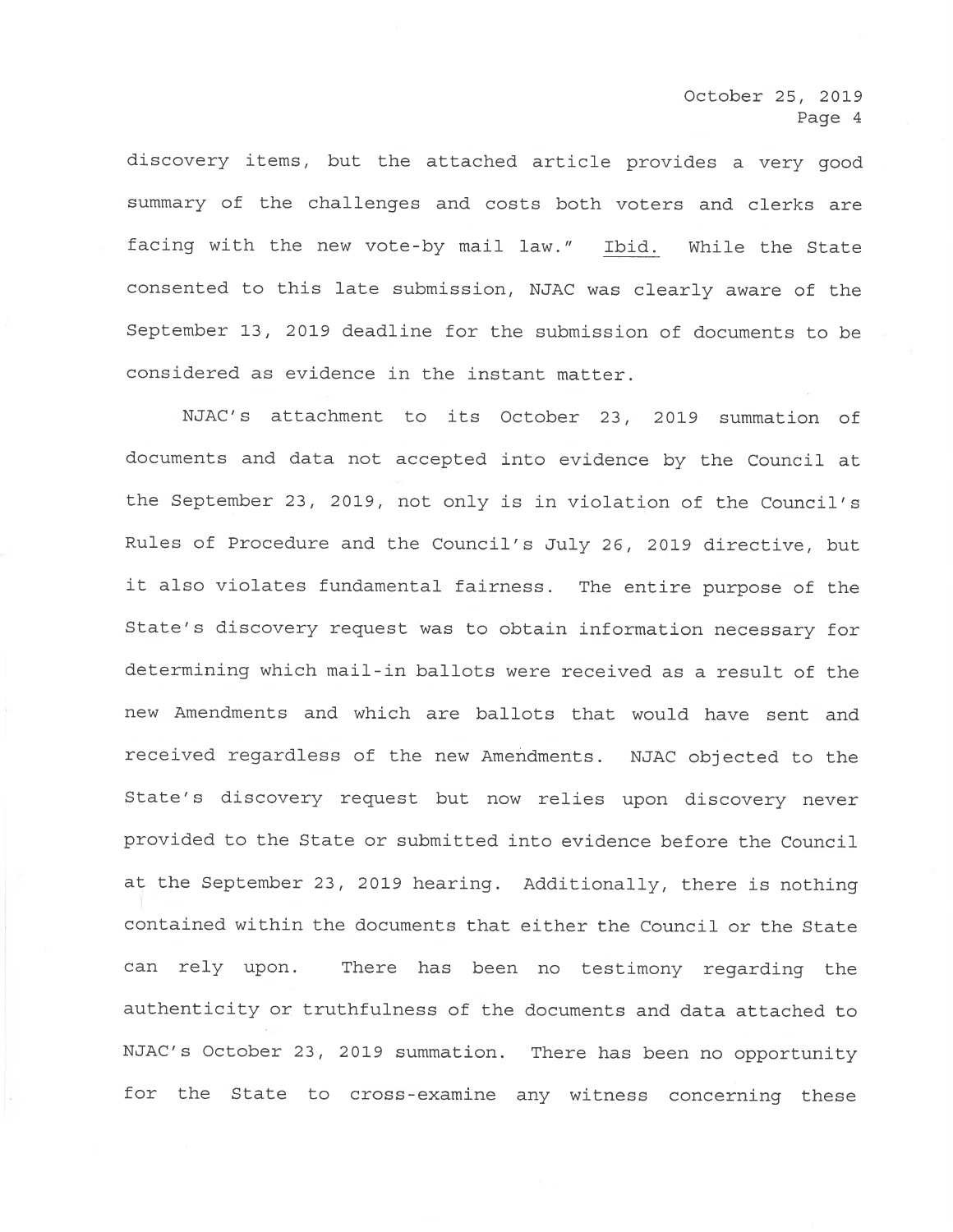documents or the information they contain. Therefore, these documents, and any reliance upon them in NJAC's summation, have no <sup>e</sup>vidential value and must be rejected by the Council.

<sup>I</sup>t must be emphasized that NJAC opposed the efforts of the State to obtain the necessary information that both the State and <sup>t</sup>he Council require in order to analyze the costs NJAC alleges are <sup>a</sup> result of the new Amendments. Further, there has never been <sup>e</sup>vidence offered by NJAC as to the number of mail-in ballots, and <sup>t</sup>he associated costs, received from voters who requested mail-in ballots without relying upon the new Amendments. The State has <sup>c</sup>onsistently argued that such information is essential for the <sup>C</sup>ouncil to have a basis upon which to determine if an unfunded <sup>m</sup>andate exists, apart from the constitutional exemption arguments <sup>t</sup>he State has put forth. The State's summation argues that, based <sup>u</sup>pon the record in evidence before the Council and, significantly, <sup>t</sup>he evidence that is not in the record, NJAC has failed to meet its burden to demonstrate the existence of an unfunded mandate. <sup>T</sup>o permit NJAC's summation to argue otherwise based upon evidence <sup>t</sup>hat was never provide or submitted into evidence, in addition to <sup>t</sup>here being no basis as to the reliability of such data and documents, would not only be in violation of the Council's Rules <sup>o</sup>f Procedure, but undermines the integrity of the Council's process.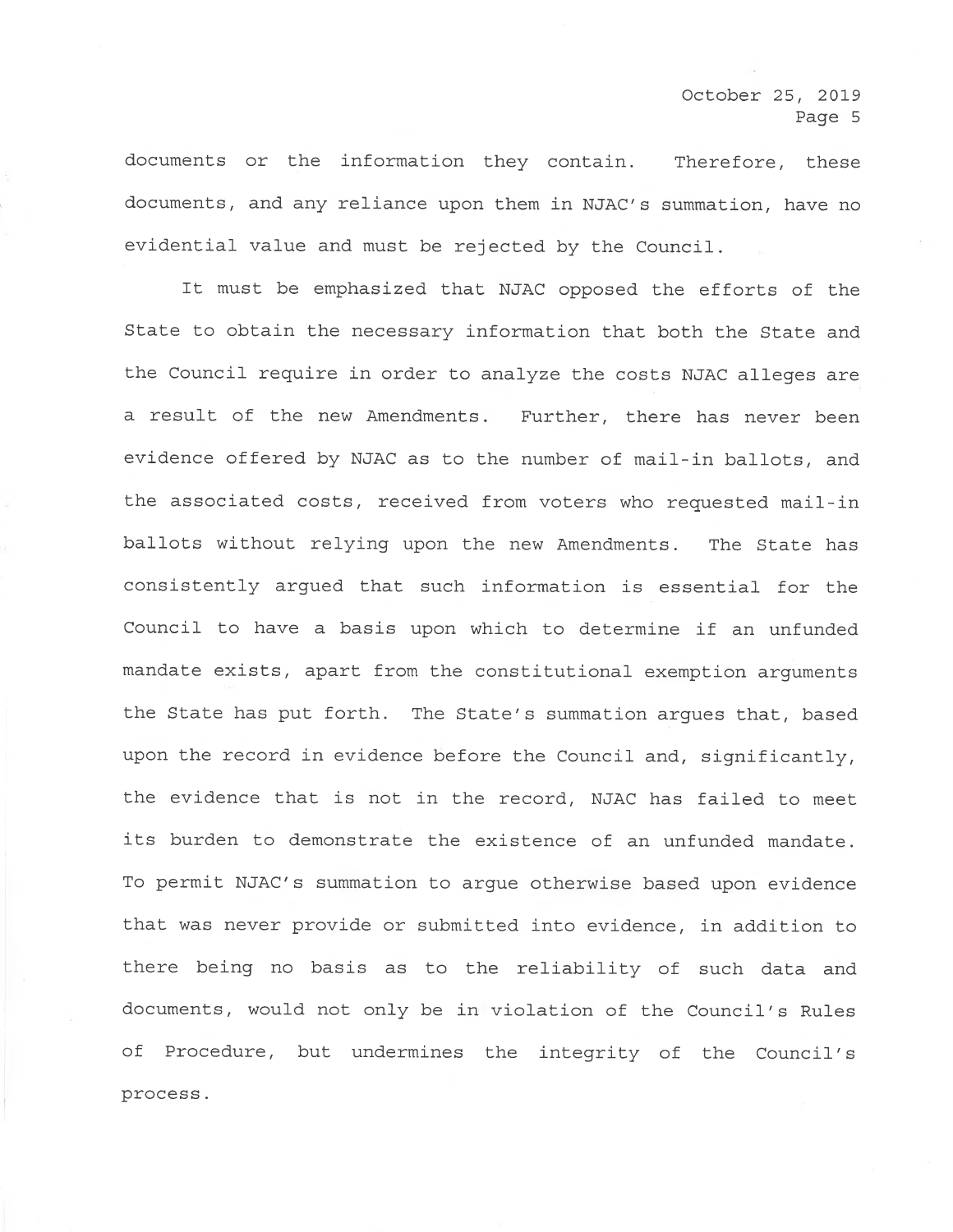For these reasons, the Council must reject any consideration of evidence not in the record and further reject NJAC's summation to the extent it relies upon such documents and data.

Respectfully submitted,

GURBIR S. GREWAL ATTORNEY GENERAL OF NEW JERSEY

<u>Inn</u> By:

George N. Cohen Deputy Attorney General Attorney ID# 002941985 George.Cohen@law.njoag.gov

c: John G. Donnadio, Esq.

 $\mathcal{L}$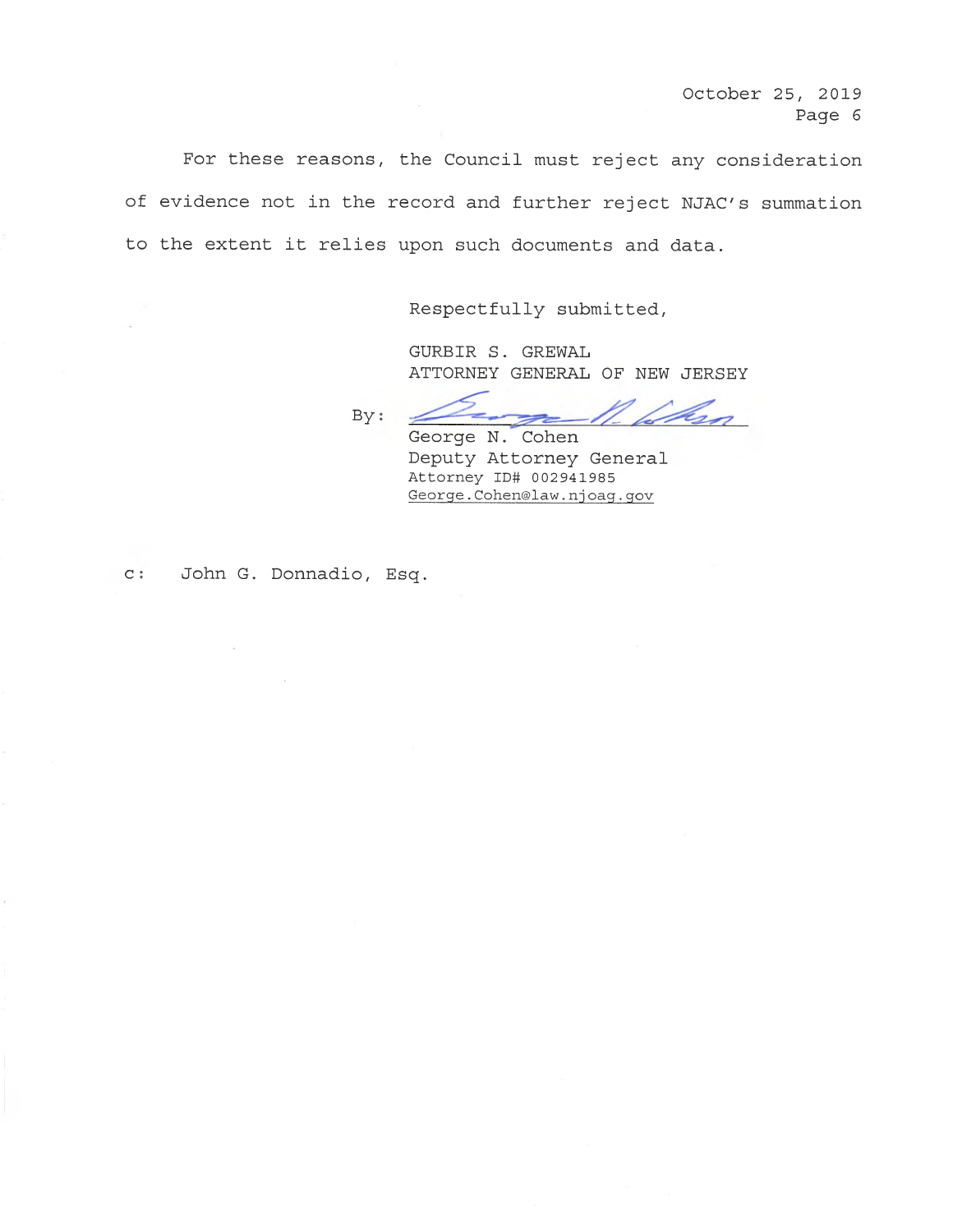

# State of <u>Pew Perse</u>y COUNCIL ON LOCAL MANDATES

140 EAST FRONT STREET TRENTON, NJ (609) 984-9738<br>(609) 984-9737 Fax

Hon. John A. Sweeney,  $AJSC$  (ret.) Chair.

Muiling Address: PO Box 627 Trenton, NJ 08625-0627

July 26, 2019

counsel:

Following oral arguments on the State's motion to dismiss the Complaint, the members of the Council mgt in closed session to discuss the case. We have determined that the motion to dismiss be denied without prejudice. We will detail our rationale in a written opinion following a full hearing on all of the issues. We have scheduled a hearing for September 23, 2019 at 9:30 AM at a place to be determined. I strongly urge you to review our prior decisions regarding the issue of revising and easing existing law. The burden of proof remains with the complainant to prove all allegations in the complaint.

We are directing that each of you exchange and provide a witness list and a list of exhibits at least 10 days prior to the hearing.

You may direct all inquiries to me by email or by calling my cell phone at 609-864-1437.

Sincerely,

 $\mathbb Z$ W <0 b

John A. Sweeney, Chair

### EXHIBIT A

New Jersey Is An Equal Opportunity Employer • Printed on Recycled Paper and Recyclable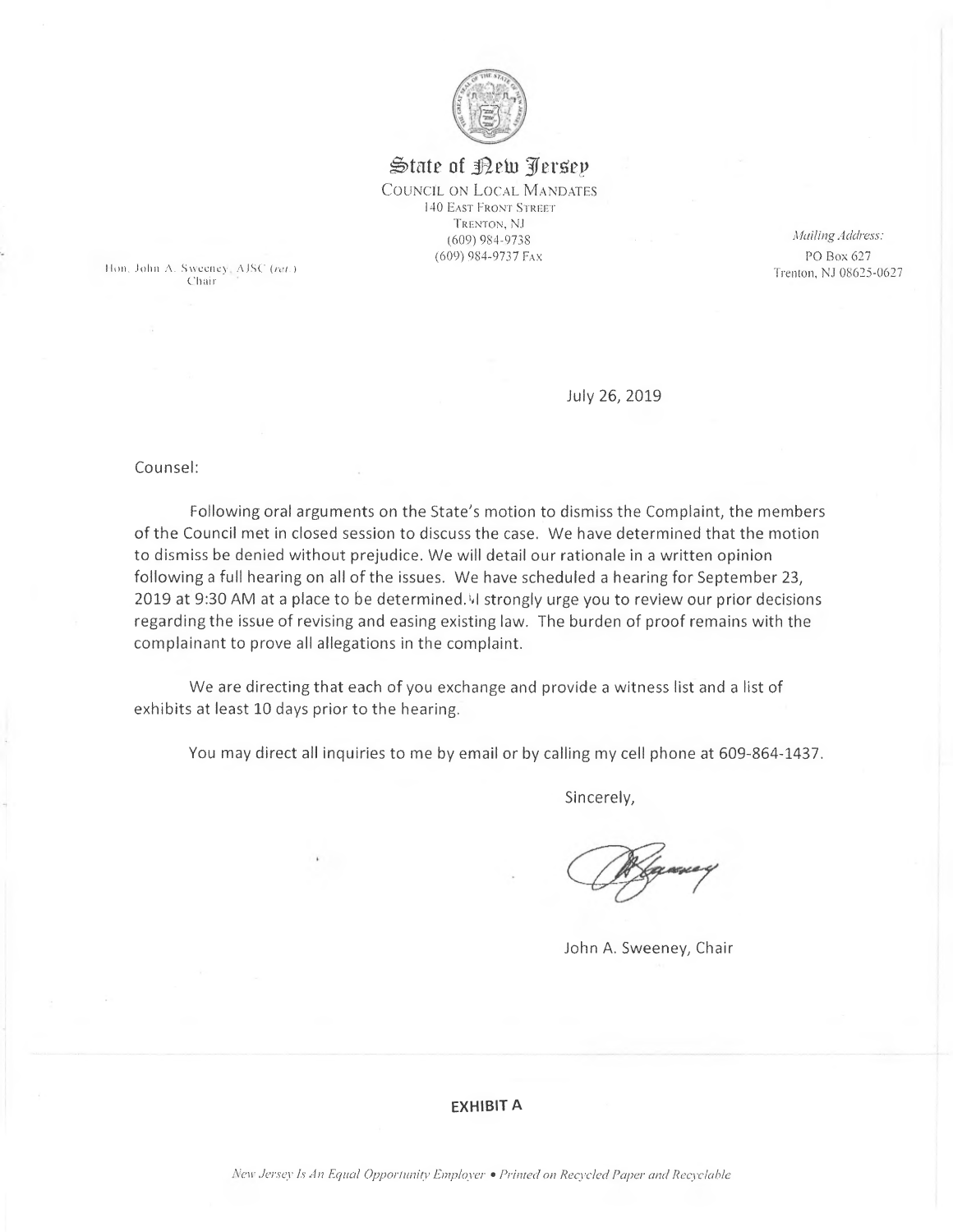# **VOTE-BY-MAIL DOCUMENTS**

| <b>APPENDIX</b> | <b>DOCUMENT</b>                                 |
|-----------------|-------------------------------------------------|
| A               | Vote-By-Mail Costs 2019                         |
| B               | Vote-By-Mail Ballots Cast                       |
| C               | Provisional Ballots Summary 2019                |
| D               | S-4069 082319                                   |
| E               | S-4069 Legislative Fiscal Estimate 090419       |
| F               | S-4069 Governor's Statement Upon Signing 082619 |
| G               | Vote-By-Mail Application Reimbursement 2019     |
| $\mathsf{H}$    | S-647 Committee Statement 020118                |
|                 | S-647 Committee Statement 021518                |
|                 | S-647 Committee Statement 061818                |
| K               | S-647 Legislative Fiscal Estimate 022818        |
|                 | NJTV News Article 082619                        |
| M               | WYYY News Article 082619                        |
| N               | NJ Advanced Media Article 082719                |
| $\Omega$        | Press of Atlantic City Article 082719           |
| $\mathsf{P}$    | NJ Globe Article 090519                         |

 $\bar{\bar{z}}$ 

EXHIBIT B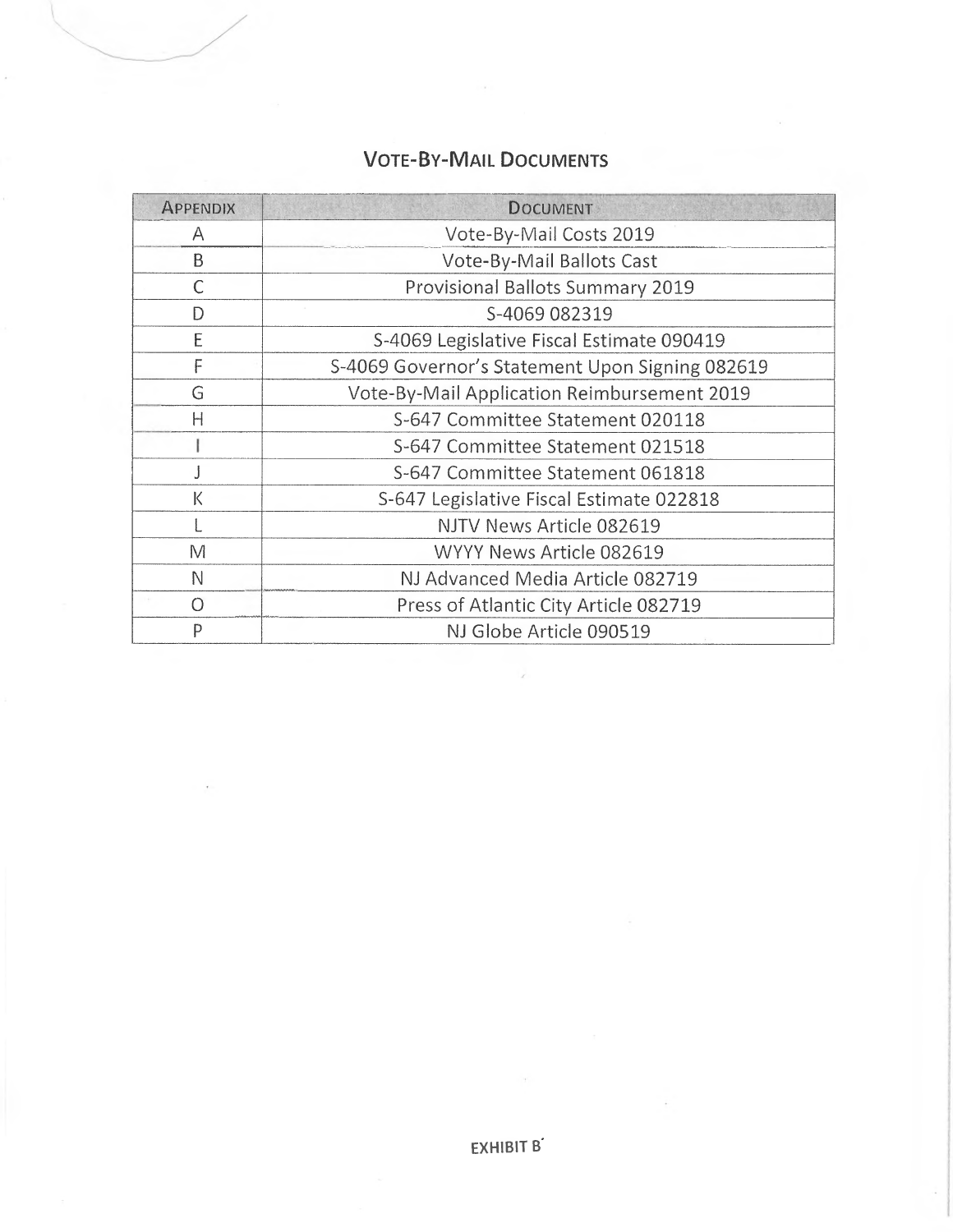

**State of New Jersey** 

OFFICE OF THE ATTORNEY GENERAL DEPARTMENT OF LAW AND PUBLIC SAFETY DIVISION OF LAW 25 MARKET STREET PO Box 112 TRENTON, NJ 08625-0112

August 29, 2019

### VIA HAND DELIVERY AND EMAIL

PHILIP D. MURPHY

Governor

SHEILA Y. OLIVER

Lt. Governor

Shawn D. Slaughter Executive Administrator & Coordinator New Jersey Council on Local Mandates 140 East Front Street, 8th Floor Trenton, New Jersey 08625-0627

> Re: In the Matter of Complaint Filed by the New Jersey Association of Counties Complaint No. NJAC 0001-19

> > Respondent State's Motion to Compel Discovery and Production of Supporting Documents Pursuant to Council Rule 12(b)

Dear Executive Director Slaughter:

Enclosed for filing please find an original and two copies of a notice of motion to compel discovery and production of documents, letter brief, form of order and certification of service on behalf of Respondent State of New Jersey in the above-captioned matter.

Respectfully submitted,

GURBIR S. GREWAL ATTORNEY GENERAL OF NEW JERSEY

By: s/George N. Cohen

George N. Cohen Deputy Attorney General Attorney ID# 002941985 George.Cohen@law.njoag.gov



John G. Donnadio, Esq.

#### **EXHIBIT C**

HUGHES JUSTICE COMPLEX • TELEPHONE: (609) 376-2955 • FAX: (609) 292-6239 New Jersey Is An Equal Opportunity Employer • Printed on Recycled Paper and Recyclable GURBIR S. GREWAL Attorney General

MICHELLE L. MILLER Director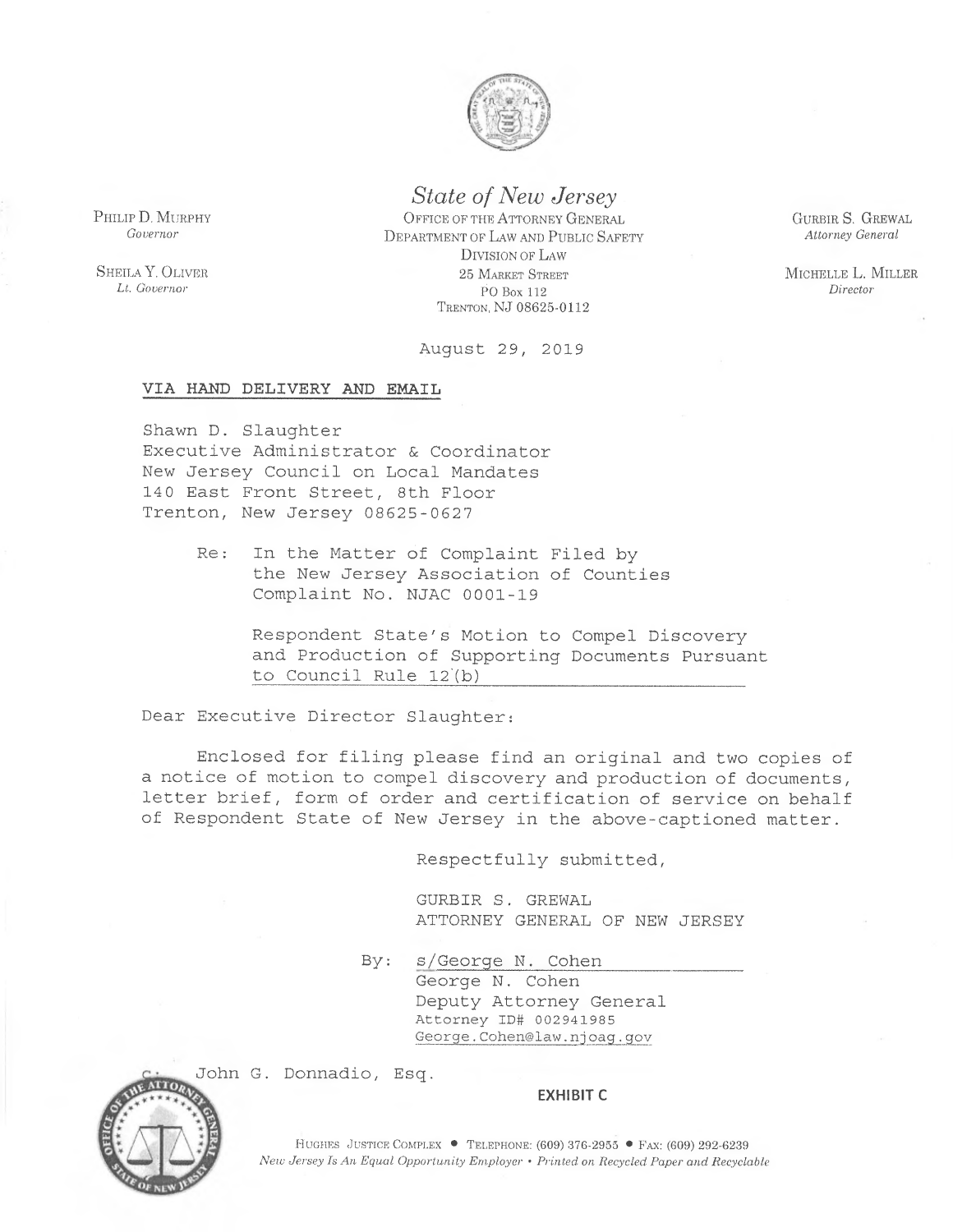GURBIR S. GREWAL Attorney General of New Jersey Attorney for Respondent, State of New Jersey R.J. Hughes Justice Complex 25 Market Street P.O. Box 112 Trenton, New Jersey 08625

George N. Cohen  $By:$ Deputy Attorney General  $(609)$  376-2955 George.Cohen@law.njoag.gov Attorney ID #002941985

> COUNCIL ON LOCAL MANDATES Complaint No. 1-19

IN THE MATTER OF A COMPLAINT FILED BY THE NEW JERSEY ASSOCIATION OF COUNTIES

NOTICE OF MOTION OF RESPONDENT FOR DICOVERY AND PRODUCTION OF DOCUMENTS PURSUANT TO COUNCIL RULE  $12(b)$ 

TO: Shawn D. Slaughter Executive Administrator & Coordinator New Jersey Council on Local Mandates 140 East Front Street, 8th Floor Trenton, New Jersey 08625-0627

> John G. Donnadio, Esq. New Jersey Association of Counties 150 West State Street Trenton, New Jersey 08608

PLEASE TAKE NOTICE that the undersigned counsel for Respondent, State of New Jersey, hereby applies to the Council on

 $\left( \right)$ 

 $\lambda$ 

 $\left( \right)$ 

 $\left( \right)$ 

 $\left\langle \right\rangle$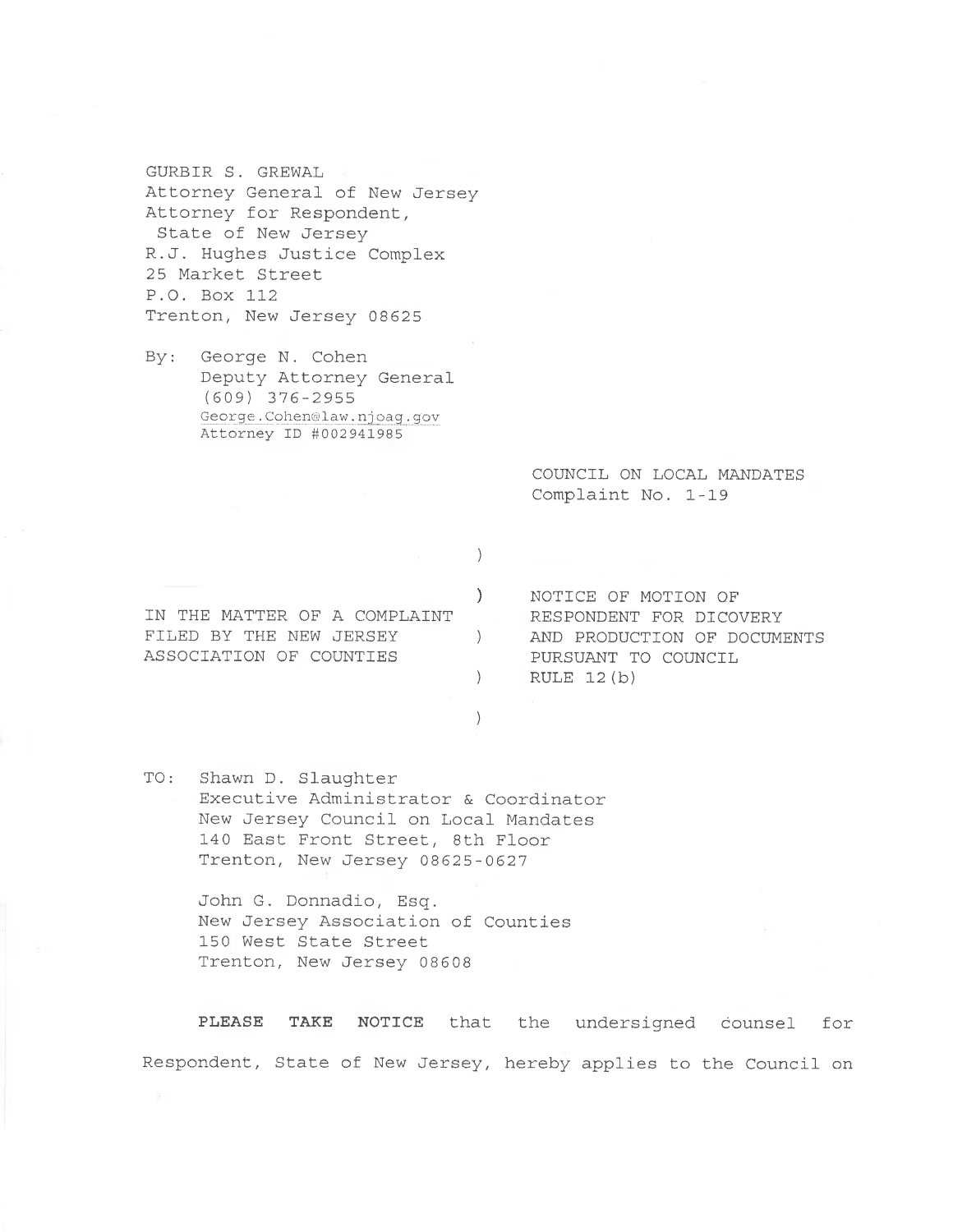Local Mandates, pursuant to Council Rule 12(b), for an Order granting Respondent's Motion for the production of documents and <sup>a</sup>nswers to discovery setting forth the factual basis of the Complaint of the New Jersey Association of Counties. Specifically, <sup>R</sup>espondent requests the Counsel order Claimant New Jersey Association of Counties to provide certified answers and supporting documents to Respondent and the Council in response to <sup>t</sup>he fallowing discovery requests:

- 1) The number of mail-in ballots sent out by each county for <sup>t</sup>he primary and general elections for the years 2015, 2016, 2017 and 2018.
- 2) The number of mail-in ballots sent out by each county for the November 2018 general election and June 2019 primary elections to voters who received mail-in ballots for the <sup>N</sup>ovember 2016 general election,
- <sup>3</sup>} The number of sample ballots sent out by each county for the primary and general elections for the years 2015, 2016, 2017, 2018 and the June 2019 Primary Election.
- <sup>4</sup>) The number of mail-in ballot applications received by each <sup>c</sup>ounty for the primary and general elections for the years 2015, 2016, 2017 and 2018.
- <sup>5</sup>} The number of "all general elections" mail-in ballot

~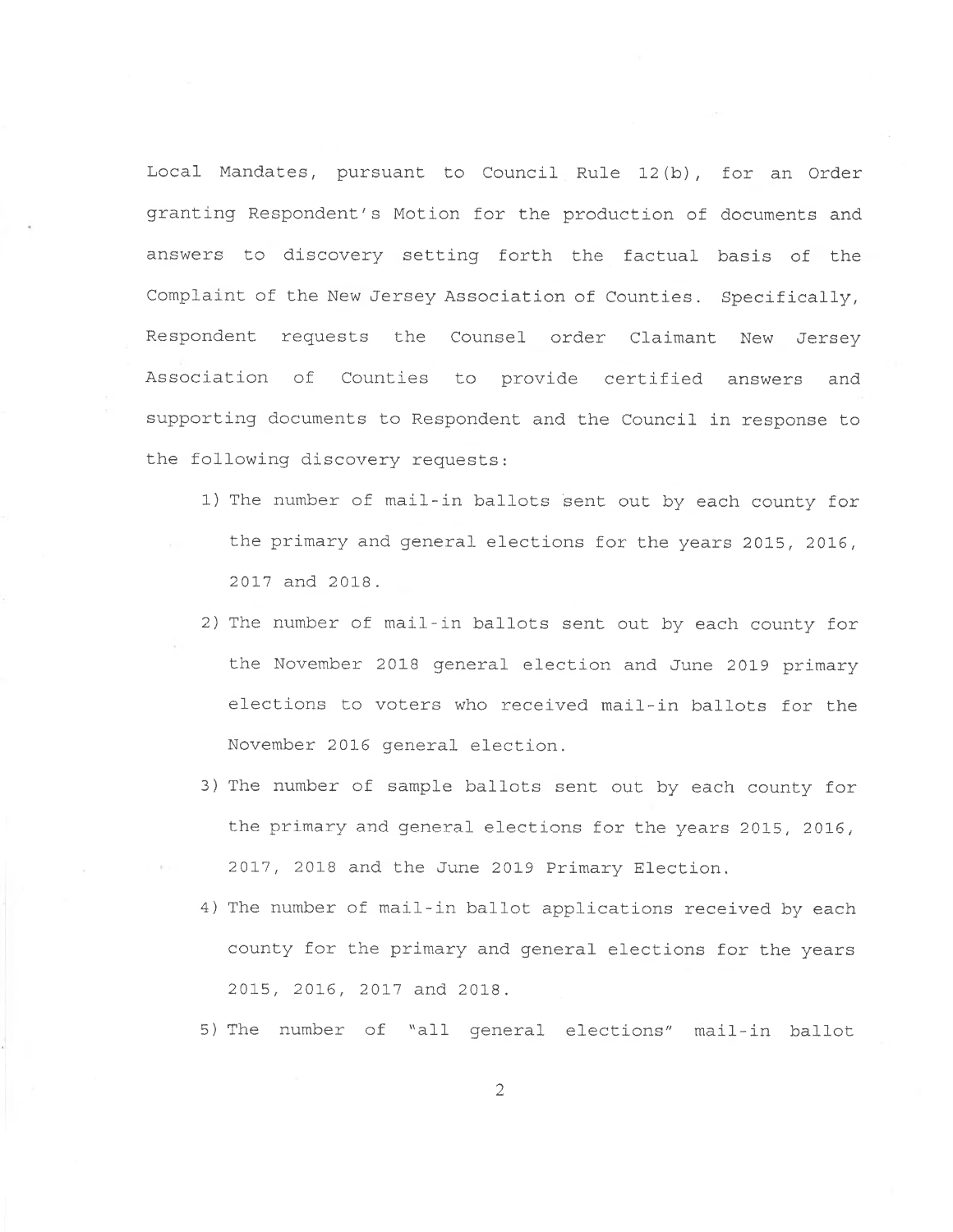requests on file with each county for the years 2015, 2016, 2017 and 2018.

6) The number of voters by county who chose to "opt out" from receiving a mail-in ballot for the 2018 general election or thereafter through the June 2019 primary election.

In support of this motion, the undersigned shall rely upon the Notice of Motion and supporting letter brief.

> GURBIR. S. GREWAL ATTORNEY GENERAL OF NEW JERSEY

By: s/George N. Cohen George N. Cohen Deputy Attorney General

DATED: August 29, 2019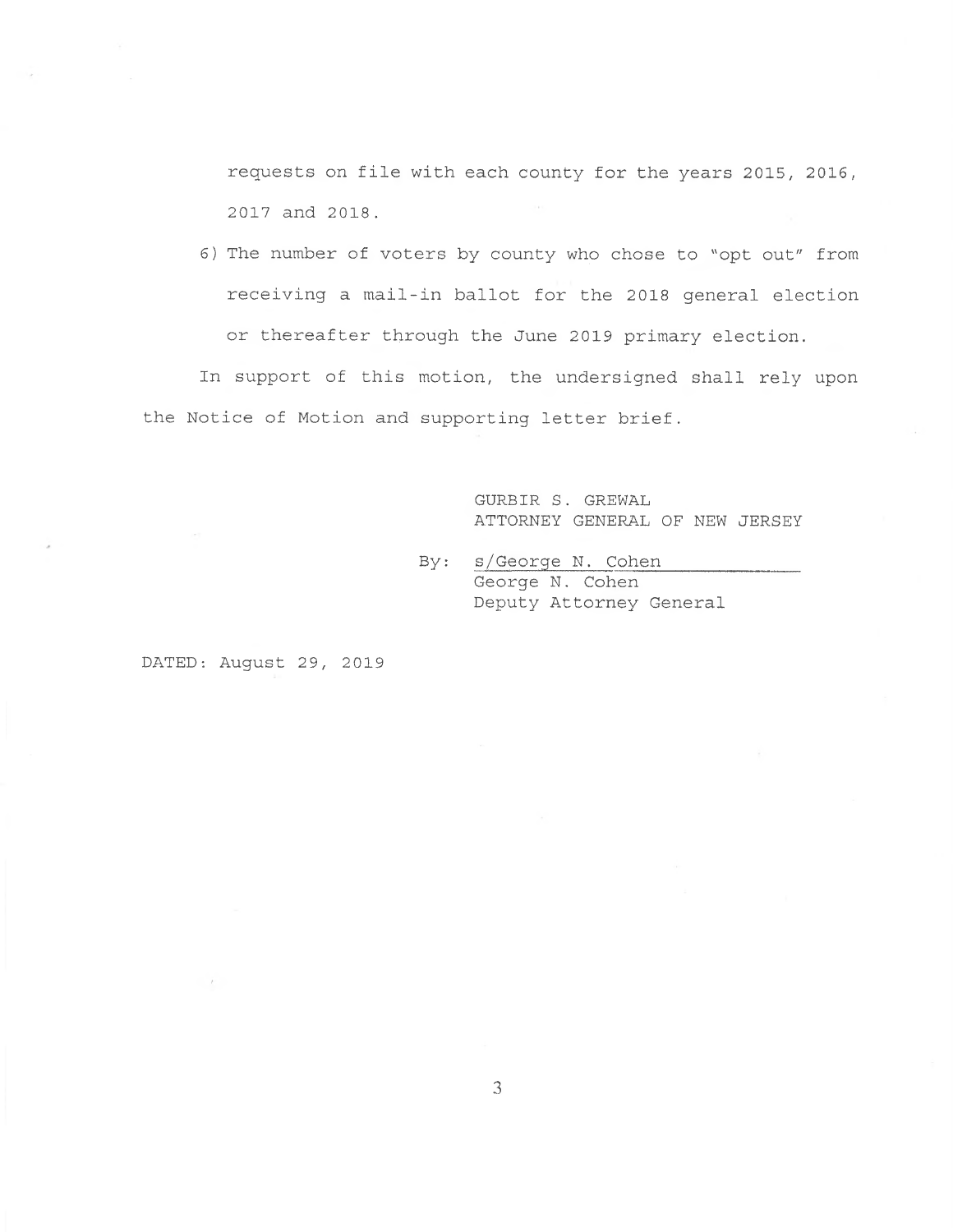# George Cohen

**From:** John Donnadio <jdonnadio@njac.org> Sent: Tuesday, September 3, 2019 9:42 AM To: Slaughter, Shawn; George Cohen Subject: [EXTERNAL] Vote By Mail Attachments: **Attachments:** VBM Ballots Division of Elections .pdf

Good morning Judge Sweeney, Shawn, and George. I hope all is well and that you enjoyed the long weekend.

As we discussed on Friday, please let me know what time you're available today to discuss the State's motion to compel discovery. I've had the opportunity to review the documents and submit that the information requested has already been produced in NJAC's initial complaint, NJAC's response to the State's motion to dismiss the complaint, and NJAC's summary of the vote-by-mail ballot costs. Additionally, the information concerning vote-by-mail ballots is readily available on the website of the Division of Elections and I've attached a copy for your review.

As noted in Table 2 of NJAC's initial complaint, vote-by-mail ballots increased from 143,094 for the general election in 2014 to 400,136 in 2018 with a corresponding percentage increase in those who voted-by-mail from 7.3% to 12.3% respectively. Please note that these figures were taken from the attached document in preparing NJAC's brief and include data from each election since 2003. As noted on page 5 of NJAC's response to the State's motion to dismiss, provisional ballots increased from 14,000 in 2014 to 56,000 in 2018 as the 2018 voteby-mail law lead to confusion among voters who may not have reviewed the separate notice clerks were required to send voters concerning their ability to opt-out of voting-by-mail in writing for the 2018 general election. As noted in Table 1 of NJAC's response to the State's motion to dismiss, at least 127,600 voters automatically received vote-by-mail ballots without their consent for the 2018 general election (Essex, Middlesex, Passaic, Salem, and Sussex did not respond to our request for information in time and are not included in this Table). To recap, 257,042 more voters voted by mail in 2018 than in a comparable election in 2014 following implementation of the 2018 vote-by-mail; at least 127,600 voters automatically received vote-by-mail in ballots for the 2018 general election; 42,000 more voters voted provisionally than in a comparable election in 2014; and a single vote-by-mail ballot costs approximately \$1.91 more to produce than a single sample ballot, so any cost savings are illusory nor has the Council ever found cost savings to equal adequate funding.

Additionally, the State's motion to compel discovery misses the mark in terms of the initial expenses the clerks incurred to implement the 2018 law as it ignores the fact that the clerks were required to send a separate notice to voters forcing the clerks to incur labor, postage, printing, and other unanticipated expenses at an estimated \$1.5 million in 2018 - all noted in NJAC's briefs. The clerks must now endure a similar notification process for 2017 and 2018 voters as Governor Murphy recently signed into law SENATE, No. 4069 (Sweeney, Egan Jones)(Talkaferro, Zwicker, Reynold Jackson), which requires voters who filed vote-by-mail applications from 2016 to 2018 to automatically receive mail-in-ballots. Although this new law appropriates \$2.0 million to offset the costs associated with mailing the costlier vote-by-mail ballots and the above noted notification process, the Governor has frozen the monies until the State generates enough revenue to support the additional costs pursuant to Executive Order. 73 signed on June 30th, which authorizes the State Treasurer to release the funds when enough revenue is collected to maintain an \$875.0 million surplus and deposit an additional \$401.0 million into the State's rainy-day fund. In other words, the monies are not currently available despite the Legislature acknowledging, on the record, that these two new laws imposed an unfunded mandate on county governments.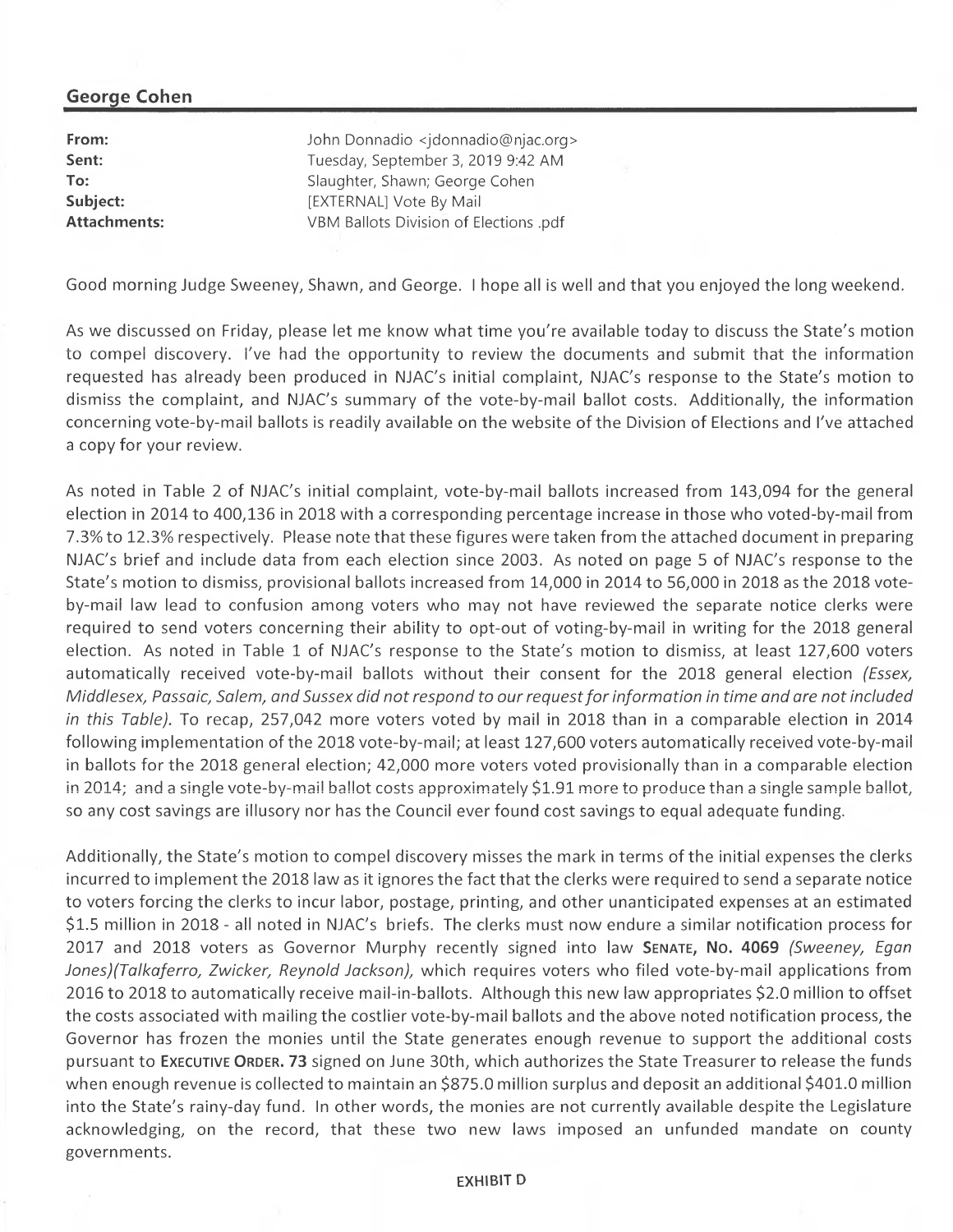For the reasons set forth in above, NJAC submits that the State's motion to compel discovery is unwarranted; and, NJAC respectfully requests the Council to enjoin the State from implementing P.L. 2019, c.265, which amended P.L. 2018, C.72, as county governments continue to incur financial hardships as a direct result of the passage of both laws. Thank you again for your time and consideration, and please let me know when you're available to discuss this matter further at 908-963-7777.

John G. Donnadio, Esq. Executive Director New Jersey Association of Counties Government Finance Officers Association of New Jersey 150 West State Street Trenton, New Jersey 08608 Telephone (609) 394-3467 www.njac.org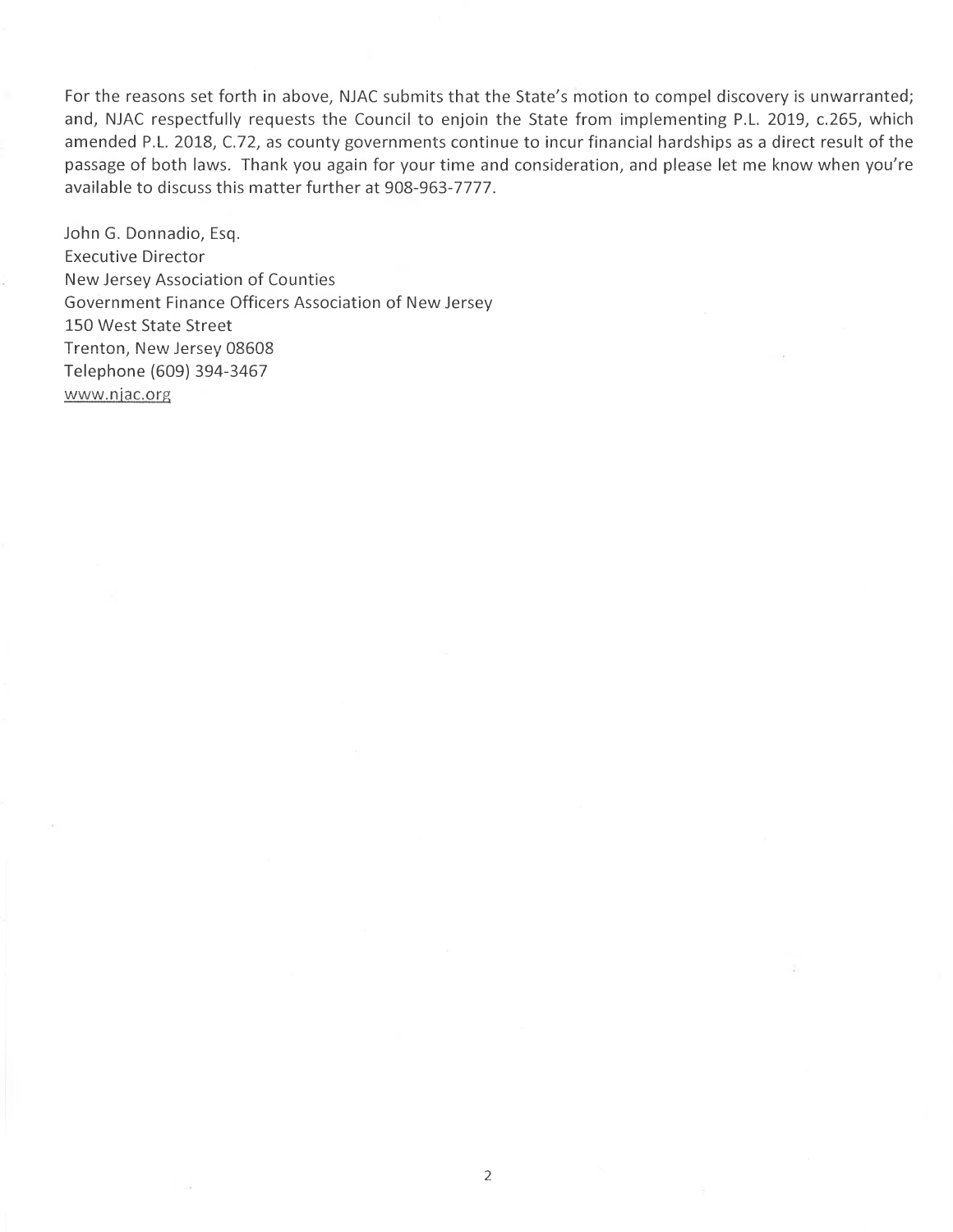## George Cohen

| From:               | John Donnadio <jdonnadio@njac.org></jdonnadio@njac.org> |
|---------------------|---------------------------------------------------------|
| Sent:               | Tuesday, September 17, 2019 11:31 AM                    |
| To:                 | John Sweeney; George Cohen                              |
| Subject:            | [EXTERNAL] Vote By Mail                                 |
| <b>Attachments:</b> | Appendix Q - NJ Spotlight Article 091719 .pdf           |

Good morning Judge Sweeney. I hope all is well.

I know it's beyond the deadline for submitting discovery items, but the attached article provides a very good summary of the challenges and costs both voters and clerks are facing with the new vote-by-mail law. George and I spoke about submitting the article this morning. Thank you for your time and consideration, and I look forward to hearing back from you.

John G. Donnadio, Esq. Executive Director New Jersey Association of Counties Government Finance Officers Association of New Jersey 150 West State Street Trenton, New Jersey 08608 Telephone (609) 394-3467 www.njac.org

EXHIBIT E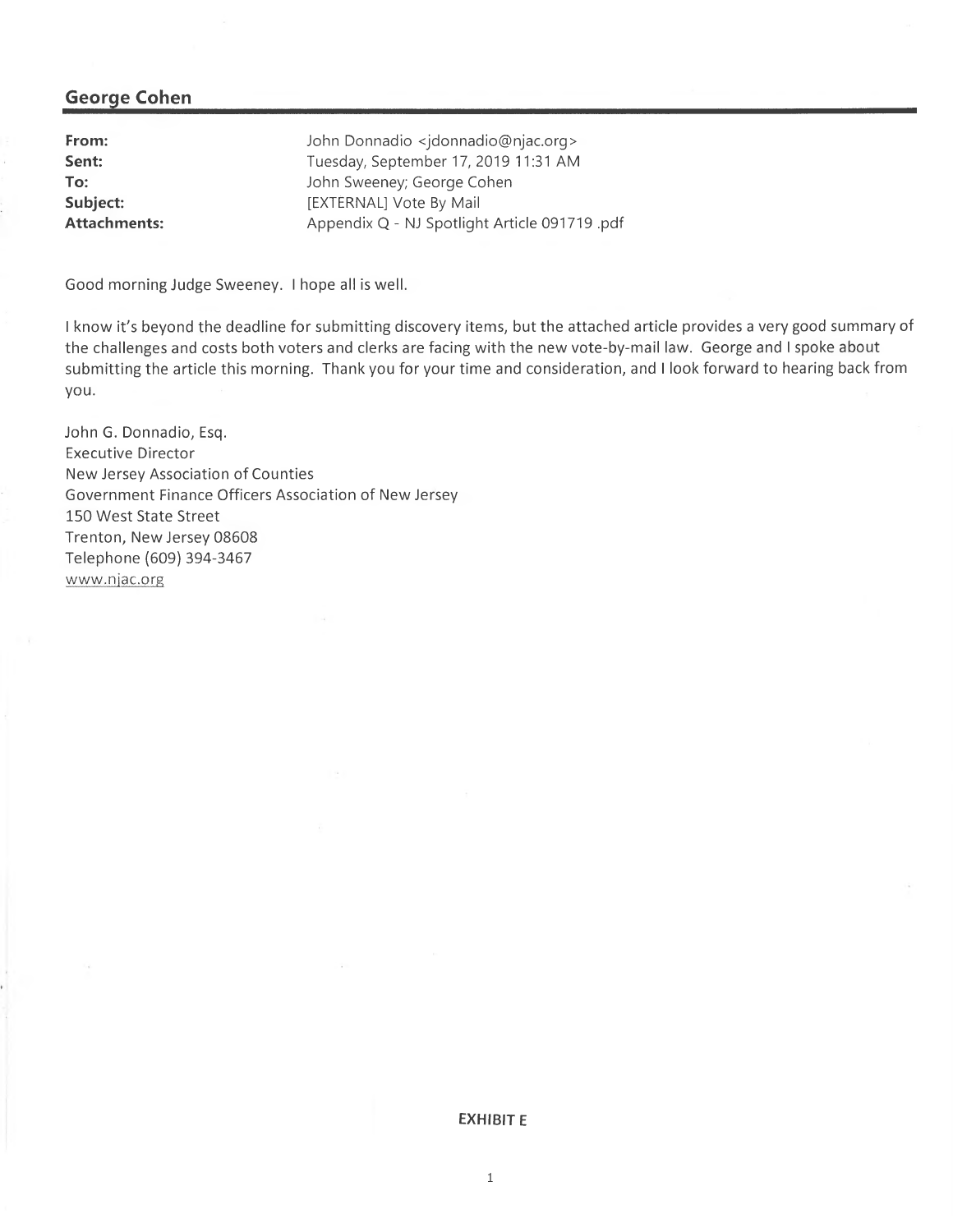# LATE CHANGES TO ELECTION LAW THROW VOTERS, COUNTY CLERKS FOR A LOOP - AGAIN COLLEEN O'DEA | SEPTEMBER 17, 2019

With opt-out forms for voting by mail just reaching some voters, and county clerks buried in paperwork, meeting Saturday's deadline is looking increasingly doubtful.

For the second year in a row, a last-minute change in New Jersey election law has tens of thousands of registered voters confused and county clerks scrambling to meet a Saturday deadline for sending out vote-by-mail ballots to those who want them.

On August 28, Gov. Phil Murphy signed a law requiring county clerks to send amail-in ballot to all those who had used a vote-by-mail ballot in  $2017$  and  $2018$ . The bill (S-4069) had been introduced just five days earlier, on a Friday, then sped through both houses of the Legislature without any hearings on the following Monday and Tuesday in rare summer-voting sessions. The measure was the only bill before the Assembly on August 27.

Legislative leaders and Murphy were rushing because of fast-approaching election-related deadlines, but some clerks and Republican lawmakers questioned the need for the change. Clerks said the new law is costing them extra time and money. And they wondered why the state did not learn a lesson from last year's similar late August change, which prompted larger numbers of voters than usual to be forced to cast provisional ballots at the polls when they arrived to vote and were told they had already been sent amail-in ballot.

"When you are not anticipating something, there are budget problems," said Scott Colabella, the Ocean County clerk and president of the Constitutional Officers Association of New Jersey. "We were told we are going to get reimbursed, but that's not 100 percent certain. It puts pressure on our offices. We did 12,000 vote-by-mail ballots in Ocean County in 2017 and 2018."

### Will county clerks get paid?

The law includes \$2 million to reimburse the clerks for the opt-out letters and additional voteby-mail ballots, but in abill-signing statement, Murphy said he was asking the state director of budget and accounting to determine whether the spending should be considered "discretionary" and would not be given out unless the state ends the year with a healthy surplus.

"It's causing us additional time and money to send the opt-out letters," said Paula Sollami Covello, the Mercer County clerk.

Because of the change in the law, county clerks sent letters to the thousands of people who voted using a paper ballot last year and the year before. This includes people who mailed in a ballot and those who voted early in person at a county clerk's office using a paper ballot  $-$  a voting machine is not typically available for those who vote prior to Election Day so they vote using the same paper ballots that are sent to those voting by mail. The letters inform voters that the law requires clerks to automatically send them avote-by-mail ballot this year and for all future elections unless they inform the clerks in writing that they don't want to continue to vote by mail.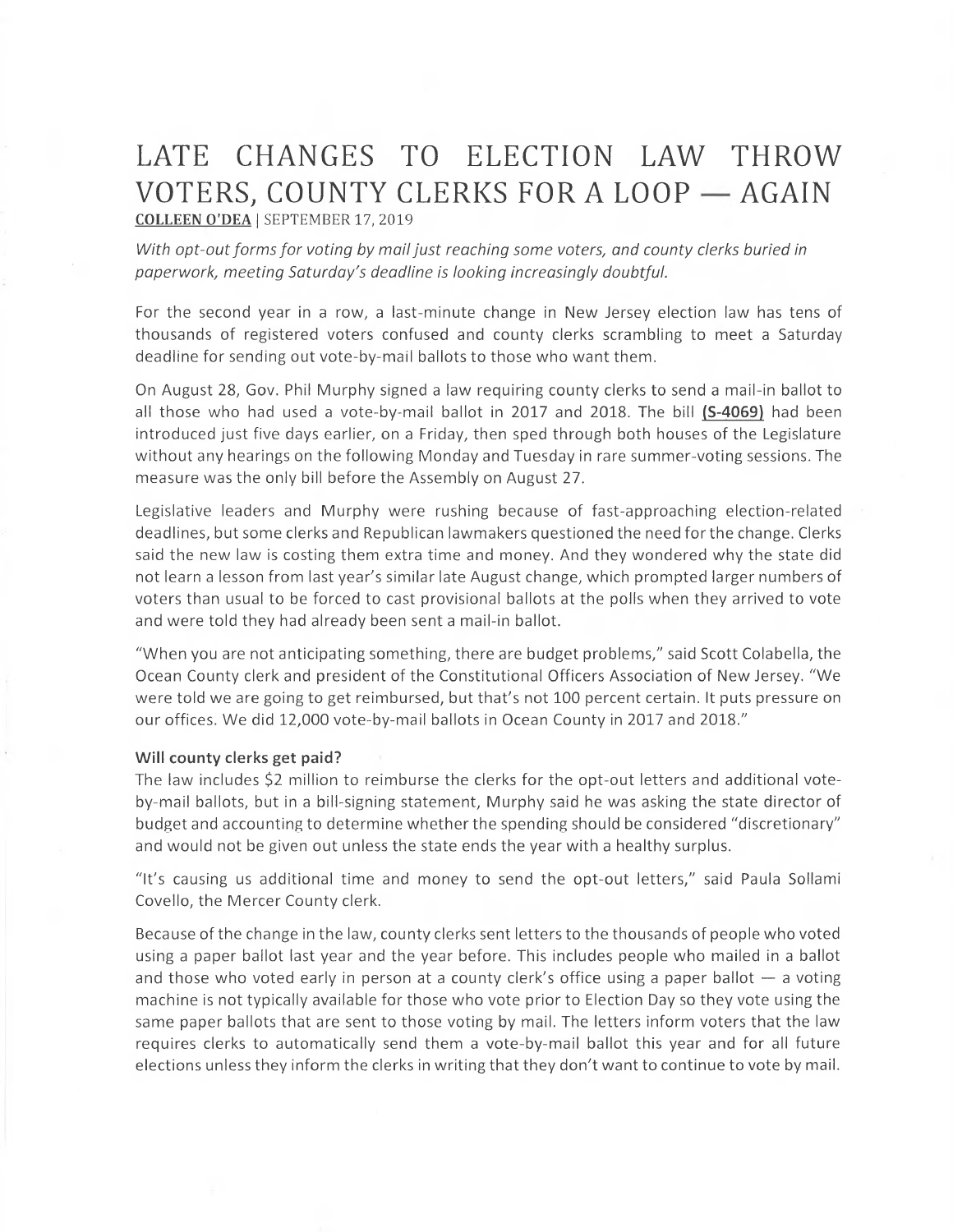It's unclear how many letters had to be sent, but last November more than 400,000 New  $Jerseyans - a$  new record  $-$  used a mail-in ballot.

"If you do not notify my office by September 13th of your preference not to receive a VBM ballot, you must cast your vote using the Mail-in ballot mailed to you or by paper ballot (known as a `provision ballot') at your polling place for the November 5th, 2019 General Election. You cannot cast your vote on the voting machine," read a letter from Middlesex County Clerk Elaine Flynn.

#### Letters came too late

But a number of people in Middlesex County did not even receive the letter from Flynn until Saturday, the day after the deadline, according to several posts on the Facebook page of the Central Jersey Progressive Democrats.

"We took a trip last November and voted by mail, didn't think it was going to stay that way and then we get this letter a day late!" wrote one member.

Even some who got letters by the deadline did not have time to mail back a letter or form stating they want to vote in person and do not want to automatically receive mail -in ballots.

"We're having a nightmare of a time here," said John Wojtaszek, the deputy clerk in Morris County. He said that Morris had also set a deadline of last Friday for returning opt-out notices, yet he received 1,000 in the mail yesterday and was still getting angry phone calls from registered voters.

Wojtaszek said the problem is all a matter of timing. The state Division of Election provided a suggested letter for clerks to mail out, but that didn't arrive at the Morris clerk's office until after offices had closed on the Friday before Labor Day. It then took time to get the letters printed and the envelopes properly addressed, stuffed and mailed. Some letters apparently arrived late, or late enough that the voters were unable to return the opt-out notices to the clerk by the deadline.

Flynn announced last night that she was extending the deadline for opting out of receiving a voteby-mail ballot until noon on Friday and people can either send written notice or the form to the clerk's office by mail or fax or email it to middlesexvotes@co.middlesex.nj.us

#### Extending the deadline

The Morris clerk is extending the deadline for another day or two, "but we have to cut it off because we have to send out the ballots on Saturday," Wojtaszek said. That ballot-mailing date is required bylaw, he added, and before then the office has to print the proper number of ballots for people in each municipality, as well as mailing labels, and then prepare the mailings, which include multiple envelopes for returning the ballots. Wojtaszek said that this is a big lift in a medium-sized county like Morris, which had about 26,000 mail-in ballots for the 2016 presidential election and 37,000 for last year's midterms.

"They made this change at the last minute," Wojtaszek said. "I don't think they fully thought it out."